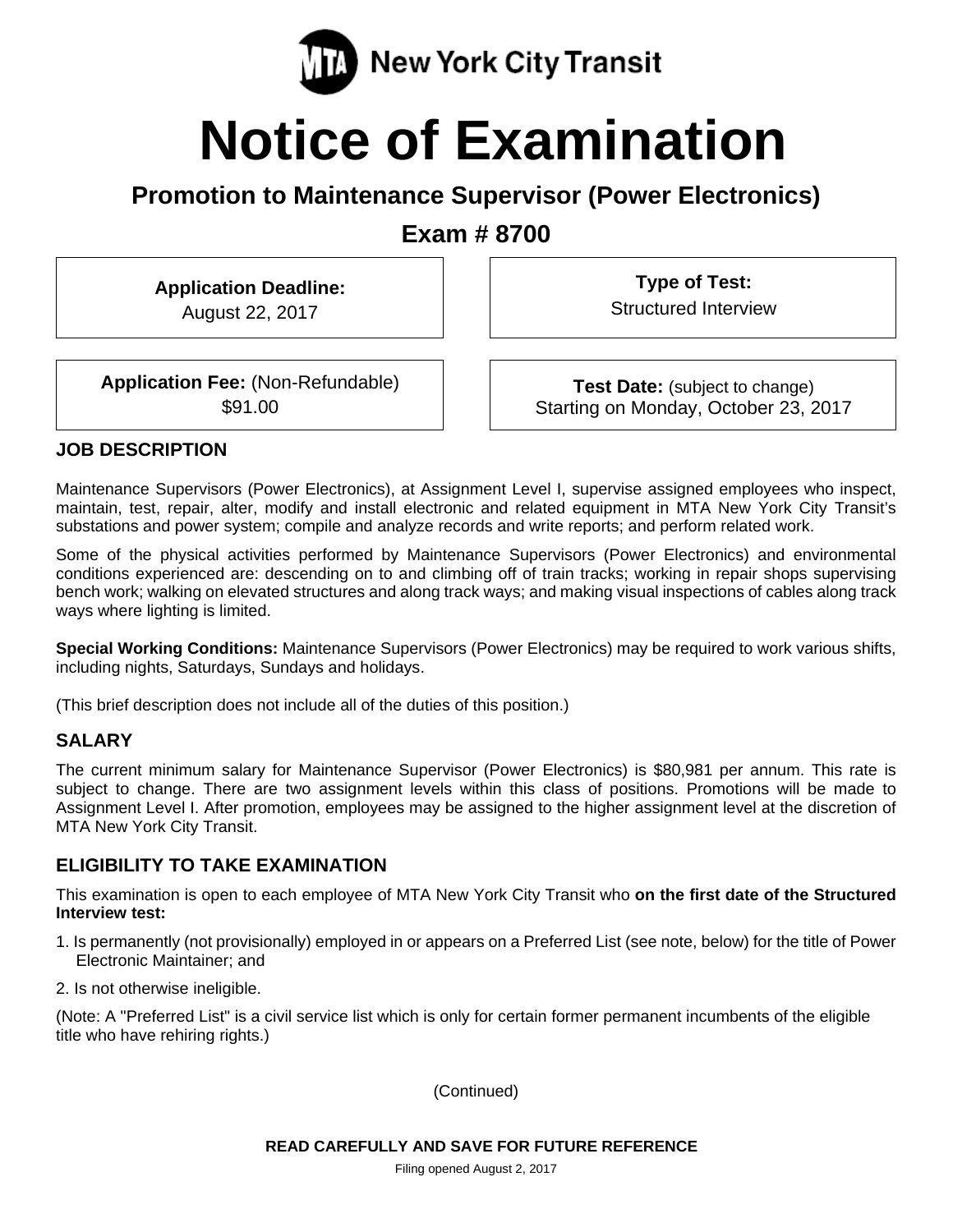### **ELIGIBILITY TO TAKE EXAMINATION (continued)**

This examination is also open to employees who were appointed to an eligible title pursuant to New York State Civil Service Law, section 55-a, and who meet all other eligibility requirements.

You are responsible for determining whether you meet the eligibility requirements for this examination prior to submitting the *Application*. If you do not know if you are eligible, check with **your department's Human Resources representative.** You may be given the test before we verify your eligibility. If you are marked "Not Eligible," your application fee will **not** be refunded and you will **not** receive a score.

This examination is **not** open to employees of MaBSTOA or MTA Bus Company, or to employees of any MTA agency other than MTA New York City Transit.

### **REQUIREMENTS TO BE PROMOTED**

**Probationary Period:** At the time of promotion, you must have completed your probationary period in the eligible title indicated in the above "Eligibility to Take Examination" section, and you must be permanently employed in the title or your name must appear on a Preferred List for the title. Additionally, you must have served permanently in the eligible title for at least one year. Time served prior to a break in service of more than one year will not be credited.

**Drug Screening Requirement:** You must pass a drug screening in order to be promoted.

### **HOW TO SUBMIT AN APPLICATION AND PAY THE APPLICATION FEE**

If you believe you meet the eligibility requirements, submit an application online by the last day of the application period unless you are requesting a Fee Waiver. Applicants who wish to request a Fee Waiver should refer to the "How to Submit an Application When Requesting a Fee Waiver" section below.

**Application Fee:** This fee is generally not refundable. Under special circumstances, you may be entitled to a refund. You should refer to the Department of Citywide Administrative Services ("DCAS") Exam Regulations to determine if you are entitled to a refund prior to requesting a refund. You can refer to the bottom of the last page of this Notice of Examination for instructions on how to obtain a copy of the DCAS Exam Regulations.

#### **Online Applications:**

1. Apply using the "BSC" employee portal at: www.mymta.info by the last day of the application period.

2. You must pay the application fee via payroll deduction. Applicants who request a fee waiver must apply by mail.

3. You will be sent a confirmation email after you complete your application and pay the application fee.

Computers with internet access are available on a limited basis at branches of the New York Public Library, the Brooklyn Public Library and the Queens Library to patrons with a valid library card.

### **HOW TO SUBMIT AN APPLICATION WHEN REQUESTING A FEE WAIVER**

Applicants who wish to request a Fee Waiver must obtain an *Application* in person at the MTA New York City Transit Exam Information Center as indicated below and must submit the *Application* and required forms by mail to the address in the Correspondence section below **by the last day of the application period.**

MTA New York City Transit will not accept applications in person. Additional information on requesting an application fee waiver is available with the *Application.* 

**MTA New York City Transit Exam Information Center**: Open Monday through Friday, from 9 AM to 3 PM, in the lobby at 180 Livingston Street, Brooklyn, New York. Directions: take the A, C, F, or R trains to the Jay Street-Metro Tech Station, or the 2, 3, or G train to the Hoyt Street Station.

(Continued)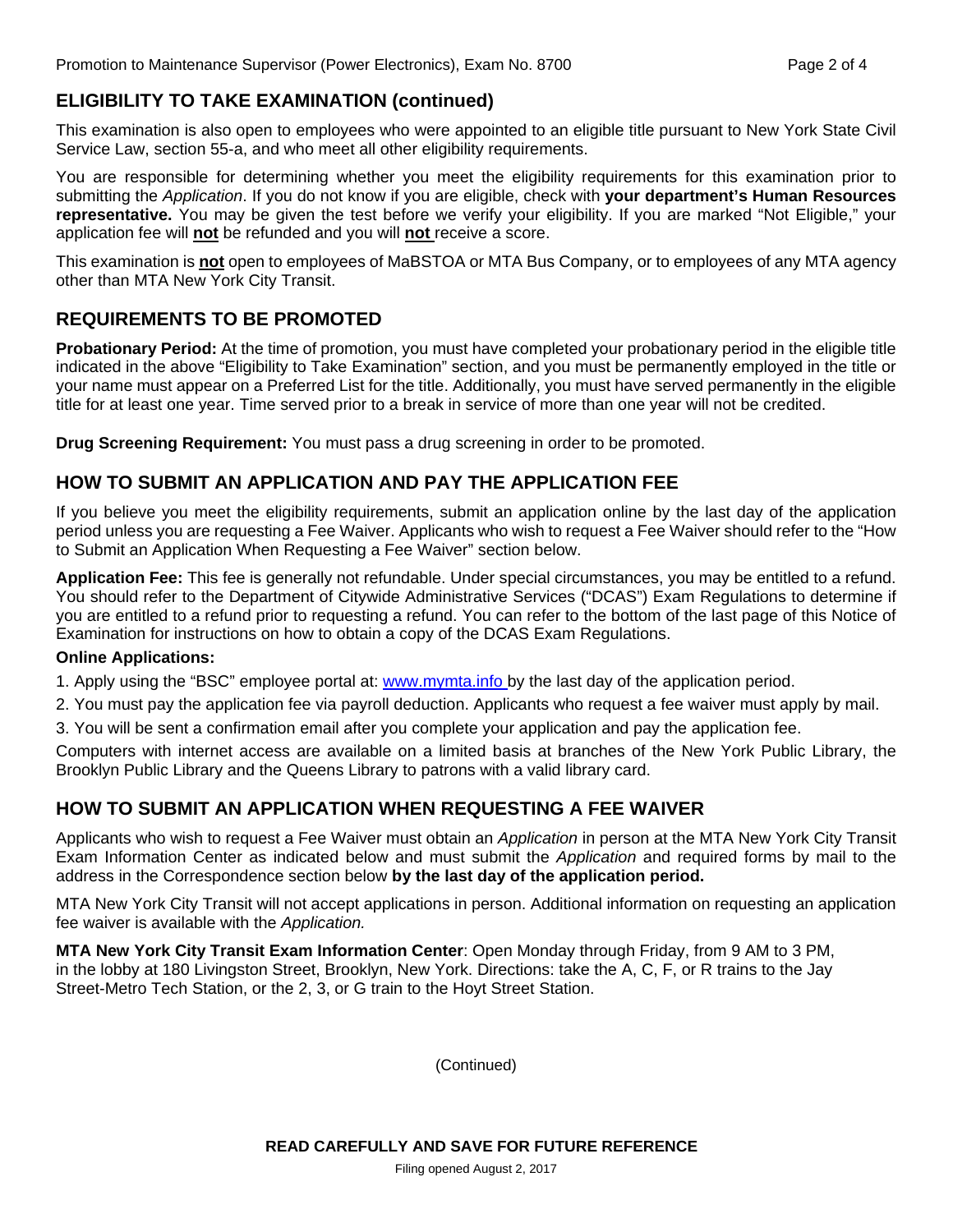## **ADMISSION LETTER**

An *Admission Letter* will be mailed to you about 10 days before the first date of the Structured Interview test. If you do not receive an *Admission Letter* at least 4 days before the first date of the Structured Interview test you may obtain a duplicate letter at the MTA New York City Transit Exam Information Center (as indicated above). A paper copy of the *Admission Letter* is your ticket for admission to the Structured Interview test.

Employees **must** keep their official mailing address **up to date.** Only the address on file with the MTA Business Service Center will be used to mail correspondence, including the *Admission Letter.*

## **THE TEST**

You will be given a competitive Structured Interview test. You must achieve a score of at least 70 to pass the Structured Interview test. Your score on the Structured Interview test will determine 85% of your final score. Your seniority will determine the remaining 15%. You must pass the Structured Interview test to have your seniority credited. Your seniority score will be 70 plus ½ point for each three months of completed, continuous service with an agency under the jurisdiction of the Commissioner, Department of Citywide Administrative Services in permanent competitive class titles. Your service will be credited through the date of the Structured Interview test, up to a maximum of 15 years. Time served prior to a break in service of more than one year will not be credited.

Veterans' or Disabled Veterans' Credit will be granted only to eligible passing candidates who request that such credit be applied. Veterans' or Disabled Veterans' Credit should be requested at the time of application, but **must** be requested before the date the eligible list is established. Claims for Veterans' or Disabled Veterans' Credit cannot be made once the eligible list is established.

The competitive Structured Interview test may include questions on: the maintenance, inspection, testing, repair, installation, and building of solid state computerized supervisory control systems, relays, meters, test instruments, logic and printed circuit boards modems, power conversion equipment and associated high-voltage and low-voltage equipment and circuits; MTA New York City Transit rules and regulations and safety, discipline and training procedures; the conduct of investigations and the preparation of reports; supervision of employees; and other related areas.

### **TEST ADMINISTRATION GUIDELINES**

**Warning:** You are not permitted to enter the test site with cellular phones, beepers, pagers, cameras, portable media players, or other electronic devices. Calculators are permitted; however, they must be hand-held, battery or solarpowered, numeric only. Calculators with functions **other than** addition, subtraction, multiplication and division **are prohibited**.

Electronic devices with an alphabetic keyboard or with word processing or data recording capabilities such as planners, organizers, etc. are prohibited. If you use any of these devices in the building at any time before, during or after the test, you may not receive your test results, your test score may be nullified, and your application fee will not be refunded.

You may not have any other person, including children, present with you while you are being processed for or taking the test and no one may wait inside the test site while you are taking the test.

**Leaving:** You must leave the test site once you finish the test. If you leave the test site after being fingerprinted but before finishing the test, you will not be permitted to re-enter. If you disregard this instruction and re-enter the test site, you may not receive your test results, your test score may be nullified, and your application fee will not be refunded.

**Proof of Identity:** You must present your MTA New York City Transit employee identification card when you arrive to take the test.

## **THE TEST RESULTS**

If you pass the Structured Interview test and are marked eligible, your name will be placed in final score order on an eligible list and you will be given a list number. You will be notified by mail of your test results. If you meet all requirements and conditions, you will be considered for promotion when your name is reached on the eligible list.

#### **READ CAREFULLY AND SAVE FOR FUTURE REFERENCE**